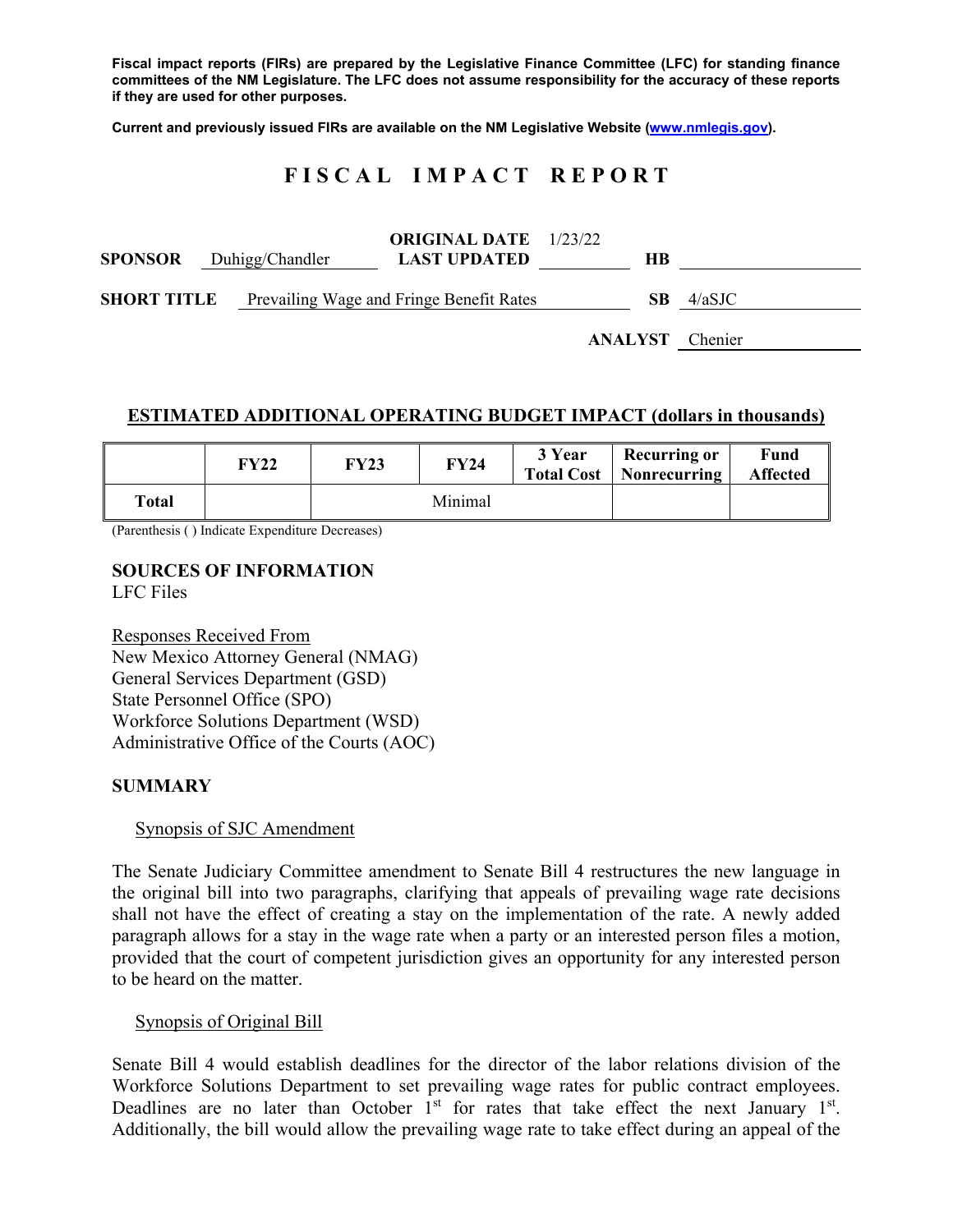#### **Senate Bill 4/aSJC – Page 2**

rate unless the rate is modified by the Labor and Industrial Commission or if a district court grants a stay during the pendency of an appeal.

There is no effective date of this bill. It is assumed that the effective date is 90 days following adjournment of the Legislature.

## **FISCAL IMPLICATIONS**

SPO, GSD, WSD, and the courts said there would be no fiscal impact from this bill.

# **SIGNIFICANT ISSUES**

The AGO provided the following:

As the bill is currently drafted, an appellant challenging the Director's prevailing wage and fringe rate determination would need to file an action in District Court to stay the implementation of the rates "during the pendency of an appeal." SB 4, p. 4. Because the Bill permits the Labor and Industrial Commission to stay the rates only upon issuing a final decision, this could lead to appellants filing multiple legal actions simultaneously. One of these legal actions would be the administrative appeal to the Commission pursuant to Section 13-4-15 NMSA 1978 seeking a final decision on the Director's determination, while the other would be an action in District Court to stay the implementation of the rates while the administrative appeal proceeds below. This does not necessarily appear to represent a problem, but it does appear that the amendments to Section 13-4-11 NMSA 1978 could lead to an appellant simultaneously filing multiple legal actions against the Director.

WSD provided the following:

The bill amends statute and prohibits a stay of prevailing wage and fringe benefit rates upon an appeal, without specifying whether the appeal is to the Labor and Industrial Commission (LIC) or to district court after an LIC decision. SB4 includes two instances where the rates would be stayed; (1) if the rate is modified by a final written decision of the Labor and Industrial Commission ("LIC") or by final judgment of a district court, or (2) an interested party may request a stay which a district court may grant upon a showing of good cause.

The current proposed language only addresses whether a stay is proper in the cases of appeals related to the prevailing wage rates and fringe benefits, but is silent as to whether a stay is proper in any other appeals to LIC or district court as a result of a decision from the Labor and Industrial division of the Department of Workforce Solutions.

Under the current statute, the Director of the Labor Relations Division of the New Mexico Department of Workforce Solutions ("Director") is tasked with determining, implementing, and enforcing the prevailing wage rates and prevailing fringe benefit rates on public works projects. The Director is required to set these rates annually. Presently, according to Department regulations, interested parties are required to submit to the Director their Collective Bargaining Agreements ("CBA"), which will be in effect for the following year, no later than July 31 of each year. Pursuant to Section 13-4-11(B) NMSA